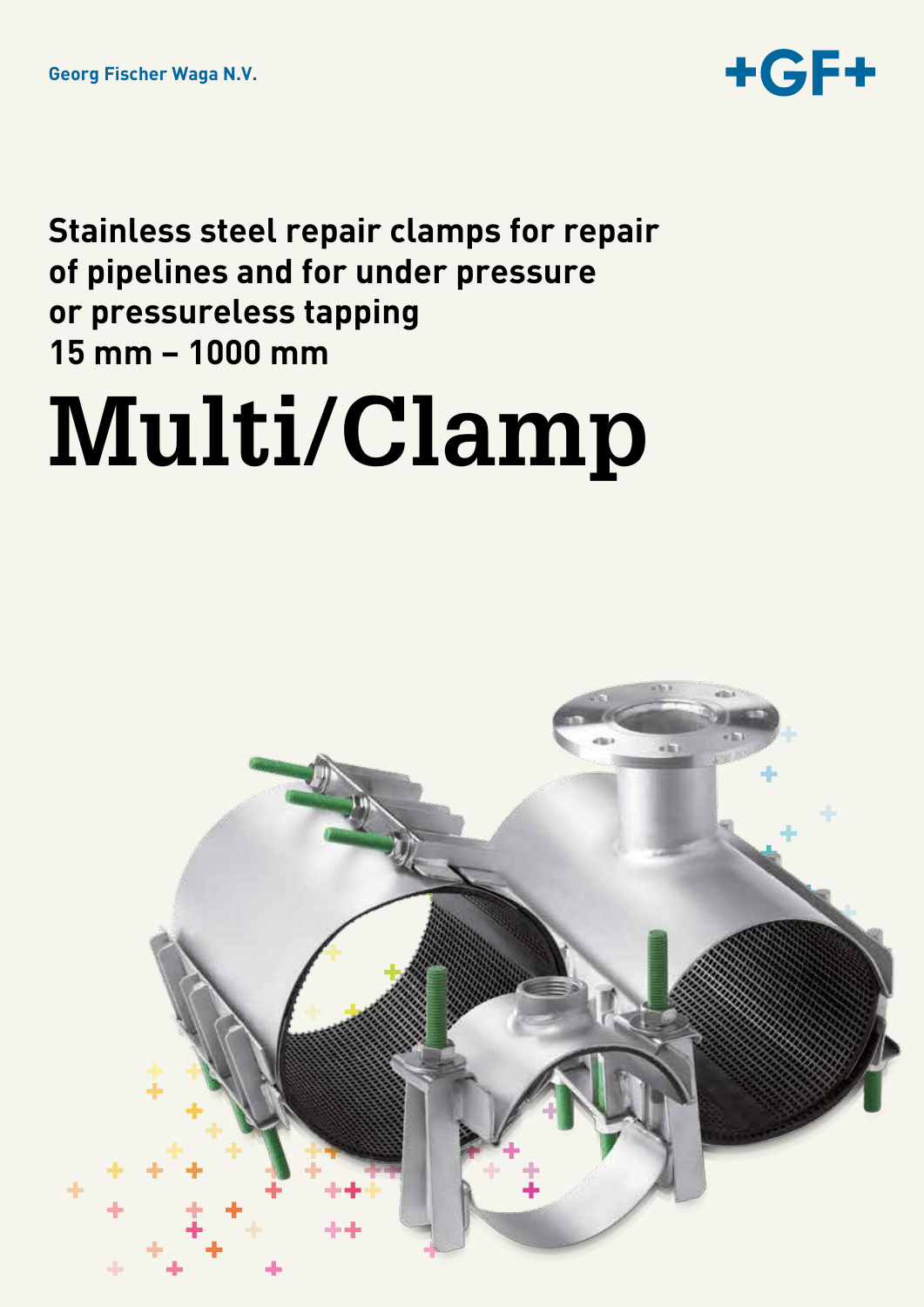# **Multi/Clamp**

**Damaged water or gas pipes can cause major problems! Damaged pipelines have to be repaired as soon and as safe as possible to prevent the loss of water or gas. So you need a solution that ensures a quick, safe and lasting repair. After all, repairs are costly. We offer you the solution! Our long lasting and maintenance free Multi/Clamp repair clamps repair almost any damaged pipe!**

### **Repair clamps for pipes up to 1000 mm**

#### **For each type of damage we offer you the solution**

The Multi/Clamp product family consists of wide range repair clamps made of stainless steel, that can repair minor and major damages regardless of the pipe material. Ductile iron, grey cast iron, steel, asbestos cement, all kinds of plastics, the Multi/Clamp product family offers a repair clamp for each pipe material. With Multi/Clamp under pressure or pressureless repairs can easily be done, limiting the loss of water or gas. When repairs are done under pressure the delivery to the end user is not interrupted and the end user does not notice the repair.

The repair clamps consist of one or more clamp sections that are partially or completely covered with a rubber gasket, that seals the leak. Thanks to the clamp sections the repair clamps can be used on pipe diameters from 15 mm up to 1000 mm. All Multi/Clamp products are quick, safe and simple to

install. The stainless steel housing of the clamps is corrosion resistant and long lasting. The Multi/Clamp offers a solution for any type of repair whether under or aboveground.

#### **Fields of application**

- **Water transport**
- • **Water distribution**
- **Gas distribution**
- **Waste water applications**
- **Maintenance and repair**
- **Industrial applications**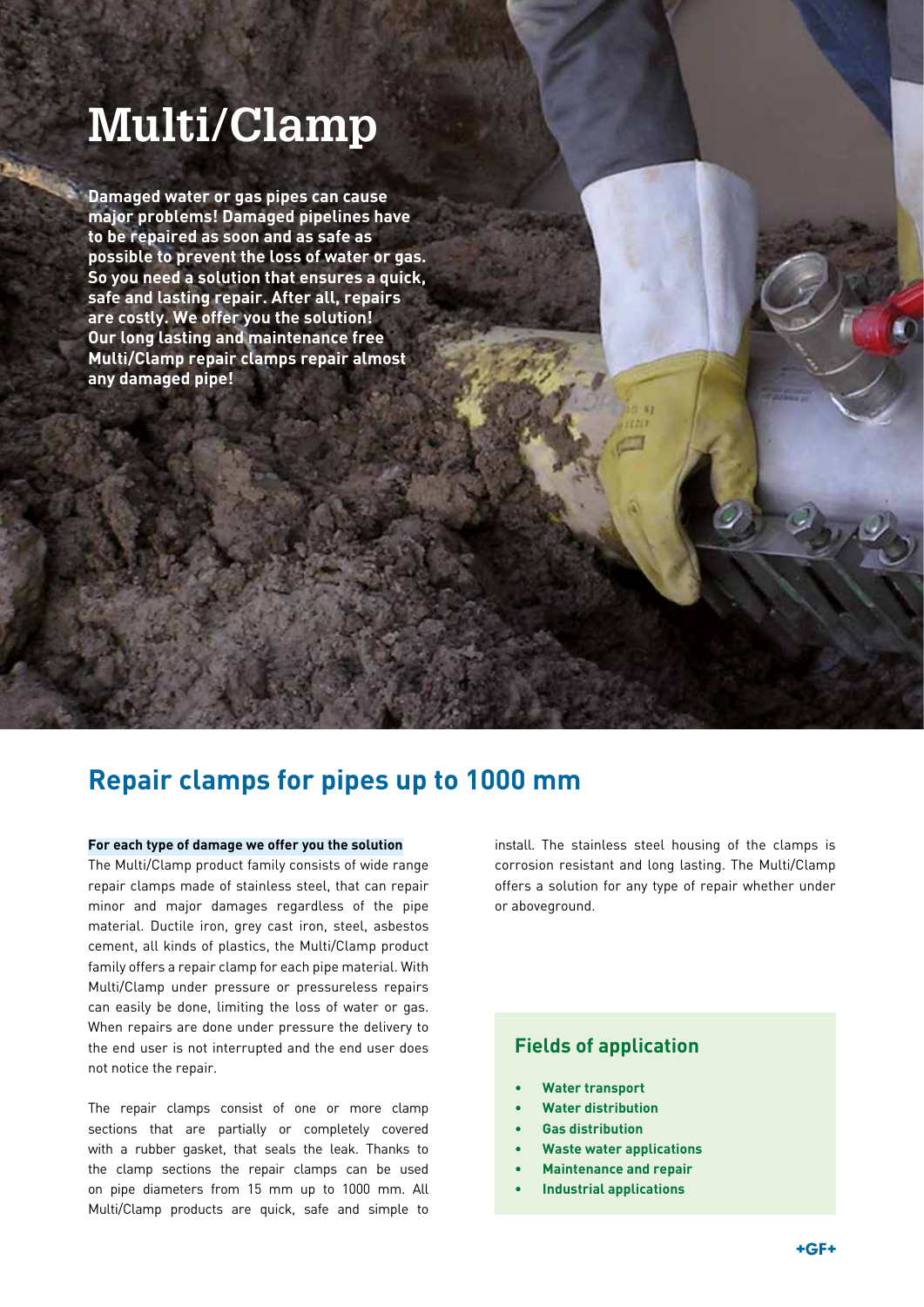

## **Your benefits**

- **Quick, safe and simple installation**
- **Suitable for under pressure and pressureless repairs**
- **• A wide variety of stainless steel repair clamps and saddles**
- **Corrosion resistant and long lasting thanks to the stainless steel housing**
- **Suitable for virtually all pipe materials such as steel, AC, (ductile) cast iron and all kinds of plastics**
- **Applicable for under and aboveground use**

### **Reduce your stock with the Multi/Clamp Combi Box**

The Multi/Clamp Combi Box is a repair system. It consists of several shell sections. The shell sections can be combined into one complete repair clamp to do an emergency repair. The biggest advantage of the Multi/Clamp Combi Box is that you can reduce your stock. It consists of 5 shell sections in different dimensions, which allow a repair of pipes in the range of 213 mm – 669 mm. For an emergency repair you have everything at hand. After use the Multi/Clamp Combi Box can be replenished with new shell sections. The shell sections can be ordered separately to complete the Multi/Clamp Combi Box for a future emergency repair (see table).

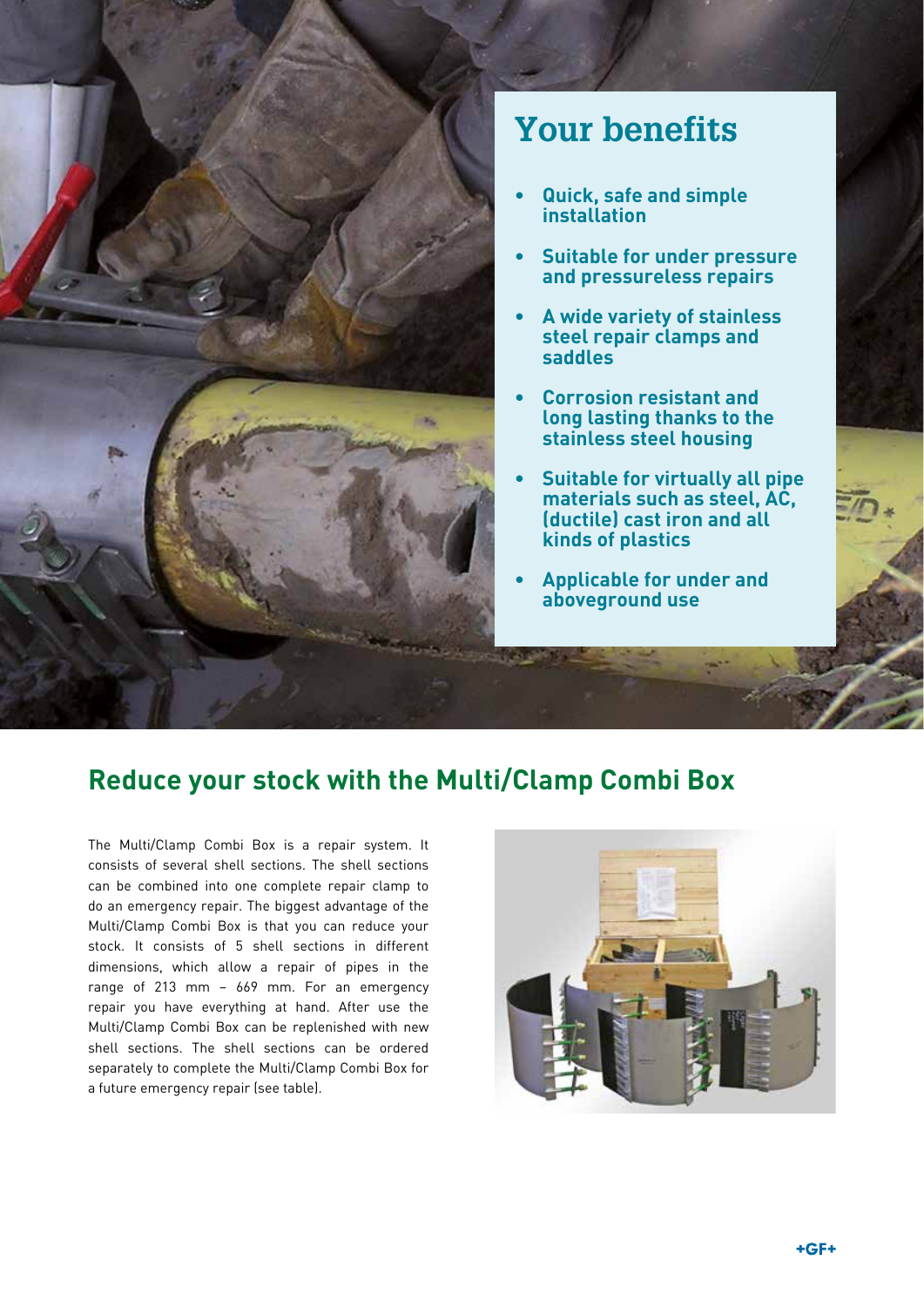# **The highest quality**

A lot of attention is paid to the production process of Multi/Clamp. The repair clamps are produced in an environment where only stainless steel is being processed. The risk of contact corrosion is excluded. In addition, all parts are welded by special welding robots and are passivated to maintain corrosion resistance. A constant high level of quality is guaranteed for a long term repair solution.

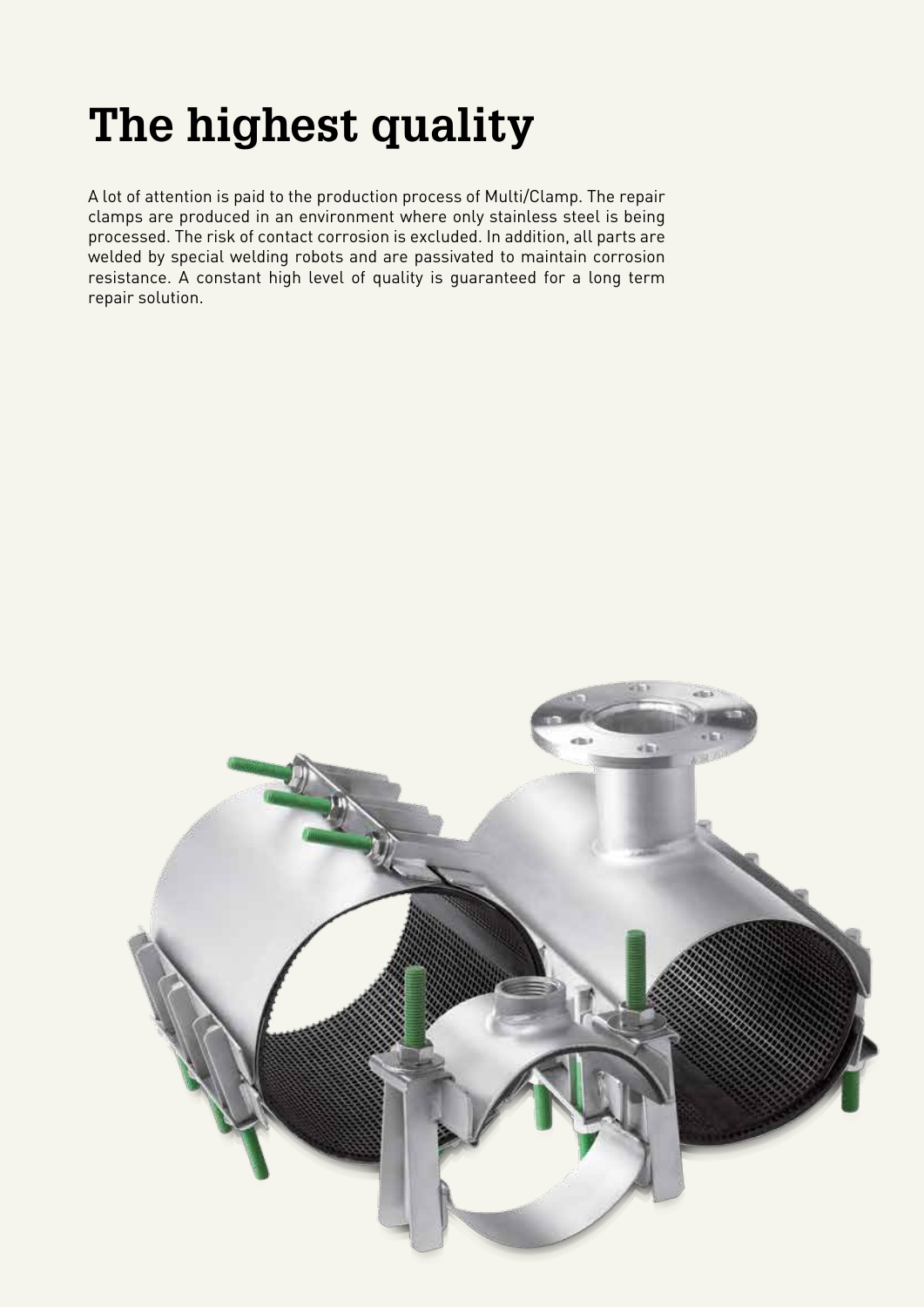





# **For all kinds of repairs, large and small**

#### **Small repairs**

For small(er) repairs we have two economically priced clamps available. The Multi/Clamp **Snap** and Multi/Clamp **Midi**. Both repair clamps are partially covered with a rubber gasket on the inside, making them ideal for repairing minor damages, caused by e.g. frost or corrosion. The Multi/Clamp Snap is made from stainless steel A2 (AISI 304) with cast iron lugs and is only suitable for aboveground use. The Multi/Clamp Midi is also made of stainless steel A2 (AISI 304) and can be used both under and aboveground. Both the Multi/Clamp Snap and the Multi/Clamp Midi are available in various lengths and suited for various operating pressures.

#### **Large repairs**

For large(r) repairs on heavily damaged pipe surfaces, whether under or aboveground, the Multi/Clamp **Single**, **Double** and **Triple** offer a solution. These three clamps differ in the number of clamp sections the repair clamp is made of; the more clamp sections, the bigger the range of the repair clamp. The Multi/Clamp Single, Double and Triple are made of stainless steel A2 (AISI 304) and on the inside they are completely covered with a rubber gasket for optimal sealing. The clamps are available in various lengths and suited for various operating pressures.

#### **Tapping and branching off**

For (hot) tapping a number of solutions are available. The Multi/Clamp **Saddle Studs**, Multi/Clamp **Thread** and Multi/Clamp **Flange**. The Thread is a clamp section fitted with a threaded outlet (up to 4") that fits on the Multi/Clamp Single, Double and Triple. The Multi/Clamp Saddle Studs is effectively the same, but is an economically priced alternative. The Multi/Clamp Flange is a clamp with a flanged outlet (up to DN400), mainly used for making branches. The flanged clamps are designed in such a way that the clamp sections can take sufficient tension to make the installation of hydrants and valves possible. Almost all clamps with a flange are fitted with a stainless steel reinforced ring in the branch gasket.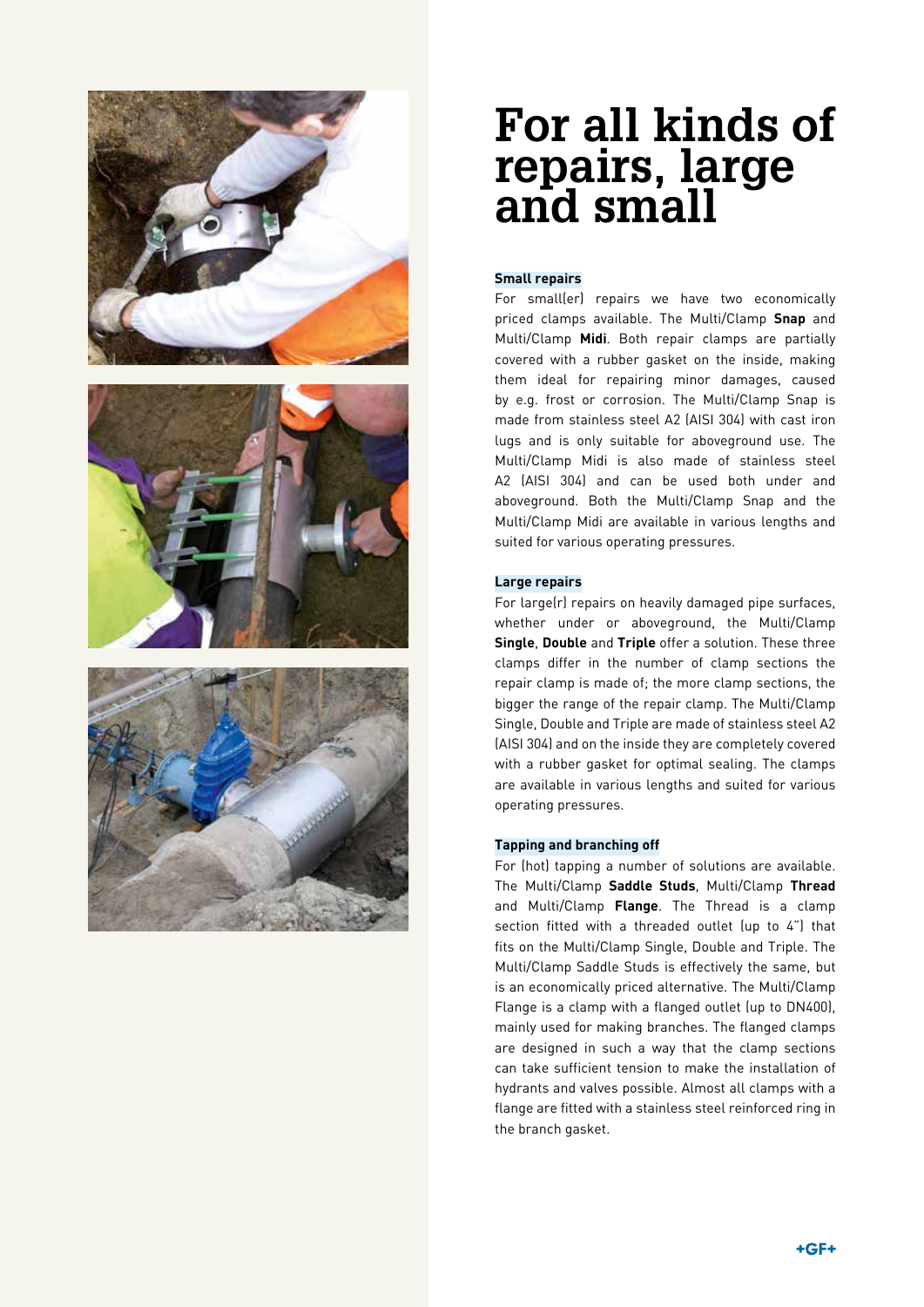# **All at hand**

The Multi/Clamp Combi Box consists of 5 shell sections in different dimensions, which allow a repair of pipes in the range of 213 mm – 669 mm. When combining two Multi/Clamp Combi Boxes you can even repair

pipes up to 1146 mm. The individual shell sections have been marked A, B, C, D and E. The standard length is 400 mm.

| <b>Section</b>                                          |      | Range (mm)               |      |            | Pipe $6^{\frac{11}{2}}$ (mm) |      |                   |                    | PN (bar)       |                  |  |
|---------------------------------------------------------|------|--------------------------|------|------------|------------------------------|------|-------------------|--------------------|----------------|------------------|--|
|                                                         | Min. |                          | Max. | Steel C.I. |                              | AC   | PVC <sup>2]</sup> | Water              | Water          | Gas              |  |
|                                                         |      |                          |      |            |                              |      |                   | ring <sup>4]</sup> | no ring        |                  |  |
| A B                                                     | 213  | $\overline{\phantom{a}}$ | 233  | 219        | 222                          | 228  | 225               | 16                 | 10             | $\boldsymbol{6}$ |  |
| A C                                                     | 233  |                          | 253  | 244        | 248                          | 238  | 250               | 16                 | 10             | 6                |  |
| B <sub>C</sub>                                          | 253  | $\overline{\phantom{a}}$ | 273  |            |                              | 268  |                   | 16                 | 10             | 6                |  |
| AD                                                      | 264  | $\overline{\phantom{a}}$ | 284  | 273        | 274                          | 280  | 280               | 16                 | 10             | 6                |  |
| BD                                                      | 284  | $\overline{\phantom{a}}$ | 304  |            | 284                          |      |                   | 16                 | 10             | 6                |  |
| A E                                                     | 294  | $\overline{\phantom{a}}$ | 314  |            | 304                          |      |                   | 16                 | 10             | $\boldsymbol{6}$ |  |
| $\mathbb C$ D                                           | 304  | $\overline{\phantom{a}}$ | 324  |            |                              |      | 315               | 16                 | 10             | $\boldsymbol{6}$ |  |
| <b>BE</b>                                               | 314  | $\overline{\phantom{a}}$ | 334  | 323        | 326                          |      |                   | 16                 | 10             | 6                |  |
| $\mathbb C$ $\mathbb E$                                 | 335  | $\overline{\phantom{a}}$ | 355  |            |                              | 350  |                   | 16                 | 10             | $\boldsymbol{6}$ |  |
| $\mathsf A\mathrel{\mathsf B}\mathsf C$                 | 354  | $\overline{\phantom{a}}$ | 384  | 355        | 378                          |      | 355               | 10                 | 10             | $\ast$           |  |
| $A B D$ <sup>31</sup>                                   | 386  | $\overline{\phantom{a}}$ | 416  | 406        |                              | 410  | 400               | 10                 | 10             | $\ast$           |  |
| ACD <sup>31</sup>                                       | 406  | $\overline{\phantom{a}}$ | 436  |            | 429                          | 414  |                   | 10                 | 10             | $\ast$           |  |
| $A B E$ <sup>31</sup>                                   | 416  | $\overline{\phantom{a}}$ | 446  |            |                              | 416  |                   | 10                 | 10             | $\ast$           |  |
| BCD <sup>31</sup>                                       | 426  | $\blacksquare$           | 456  |            |                              | 452  |                   | 10                 | 10             | $\ast$           |  |
| $A C E$ <sup>31</sup>                                   | 436  | $\overline{\phantom{a}}$ | 466  | 457        |                              | 460  |                   | 10                 | 10             | $\ast$           |  |
| BCE <sup>31</sup>                                       | 456  | $\overline{\phantom{a}}$ | 486  |            | 480                          | 468  |                   | 10                 | 10             | $\ast$           |  |
| $\mathsf{A}\mathsf{D}\mathsf{E}^{\mathsf{3}\mathsf{I}}$ | 467  | $\overline{\phantom{a}}$ | 497  |            | 480                          |      |                   | 10                 | 10             | $\ast$           |  |
| BDE <sup>31</sup>                                       | 487  | $\overline{\phantom{a}}$ | 517  | 508        |                              |      | 500               | 10                 | 10             | $\ast$           |  |
| $\mathbb C$ D $\mathbb E$ 31                            | 508  | $\blacksquare$           | 538  |            | 532                          | 522  |                   | 10                 | 10             | $\ast$           |  |
| ABCD <sup>31</sup>                                      | 527  | $\qquad \qquad -$        | 567  |            | 558                          |      |                   | 10                 | 6              | $\ast$           |  |
| ABCE <sup>31</sup>                                      | 558  | $\overline{\phantom{a}}$ | 598  | 559        |                              | 580  |                   | 10                 | 6              | $\ast$           |  |
| $A B D E$ <sup>31</sup>                                 | 589  | $\qquad \qquad -$        | 629  | 609        |                              |      |                   | 10                 | 6              | $\ast$           |  |
| $A C D E$ <sup>31</sup>                                 | 609  | $\overline{\phantom{a}}$ | 649  |            | 632                          |      | 630               | 6                  | 4              | $\ast$           |  |
| BCDE <sup>31</sup>                                      | 629  | $\overline{\phantom{a}}$ | 669  |            | 656                          |      |                   | 6                  | $\sqrt{4}$     | $\ast$           |  |
| BDDE <sup>31</sup>                                      | 661  | $\overline{\phantom{a}}$ | 701  |            | 685                          |      |                   | $\boldsymbol{6}$   | $\overline{4}$ | $\ast$           |  |
| EEBAA <sup>31</sup>                                     | 720  | $\overline{\phantom{a}}$ | 770  |            | 738                          | 720  |                   | $\boldsymbol{6}$   | $\sqrt{4}$     | $\ast$           |  |
| EECBA <sup>31</sup>                                     | 761  | $\blacksquare$           | 811  | 762        |                              |      |                   | 6                  | $\sqrt{4}$     | $\ast$           |  |
| E E D C B <sup>31</sup>                                 | 832  | $\blacksquare$           | 882  |            | 842                          | 840  | 800               | $\ast$             | $\mathfrak{Z}$ | $\ast$           |  |
| E E D C C <sup>31</sup>                                 | 853  | $\overline{\phantom{a}}$ | 903  | 864        |                              |      | 900               | $\ast$             | $\overline{2}$ | $\ast$           |  |
| EEDCBA <sup>31</sup>                                    | 934  | $\overline{\phantom{a}}$ | 994  |            | 945                          | 950  |                   | $\ast$             | $\overline{2}$ | $\ast$           |  |
| $E E D D B A$ <sup>31</sup>                             | 965  | $\overline{\phantom{a}}$ | 1025 | 1016       |                              |      | 1000              | $\ast$             | $\overline{2}$ | $\ast$           |  |
| EEDDCC <sup>31</sup>                                    | 1026 | $\overline{\phantom{a}}$ | 1086 |            | 1048                         |      |                   | $\ast$             | $\overline{c}$ | $\ast$           |  |
| EEDCCBA <sup>31</sup>                                   | 1076 | $\overline{\phantom{a}}$ | 1146 |            |                              | 1060 |                   | $\ast$             | $\overline{2}$ | $\ast$           |  |

- • 1) examples of most common pipe sizes
- • 2) suitable for PVC pipes ≥ PN10
- • 3) if the damage is ≥ 100 mm, it is only suitable for emergency repair
- • 4) pressure ring is optional
- • \* on request

**+Stainless steel repair clamps for quick, safe and simple installation**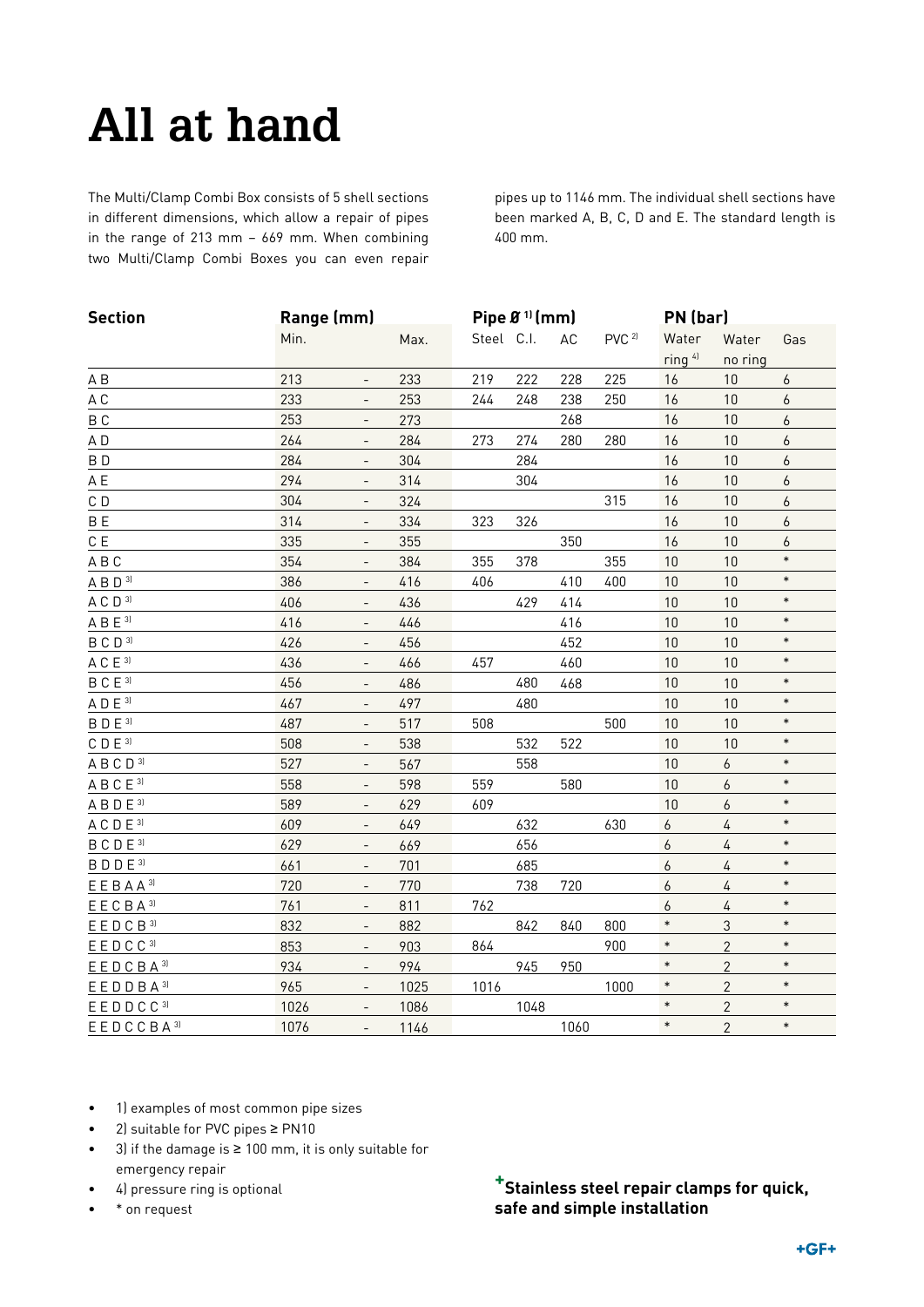# **Technical specifications**

#### **Specifications Multi/Clamp family**



| Clamp                   | Stainless steel A2 (AISI 304) or stainless steel A4 (AISI 316L).                           |  |  |  |
|-------------------------|--------------------------------------------------------------------------------------------|--|--|--|
| Gasket                  | Water and gas: NBR according to EN 682 (-10°C up to +70°C).                                |  |  |  |
|                         | Potable water: EPDM according to EN 681-1 (-10°C up to +55°C).                             |  |  |  |
| <b>Branch Gasket</b>    | All branches are equipped with a special rubber ring. Larger sizes have a reinforced       |  |  |  |
|                         | upper shell for the rubber ring.                                                           |  |  |  |
| Bridge plate            | Vulcanized into the rubber gasket.                                                         |  |  |  |
| Lifter bar              | U shaped.                                                                                  |  |  |  |
| Bolts, nuts and washers | Stainless steel A2 (AISI 304) or stainless steel A4 (AISI 316) if the body is made of      |  |  |  |
|                         | stainless steel A4 (AISI 316L). Bolts are PTFE coated.                                     |  |  |  |
| Range*                  | For outside pipe diameters 15 mm up to1000 mm.                                             |  |  |  |
|                         | * For details please check the product catalogue or contact your supplier.                 |  |  |  |
| Length*                 | $75 \text{ mm} - 750 \text{ mm}$ .                                                         |  |  |  |
|                         | * For details please check the product catalogue or contact your supplier.                 |  |  |  |
| Thread                  | According ISO / DIN (ISO R7 / DIN 2999 / EN 10226) or BSP (ISO 228). Specially designed    |  |  |  |
|                         | outlets (such as GLW / Polsafe) are available on request. The outlets are air tested after |  |  |  |
|                         | welding.                                                                                   |  |  |  |
| Flange drilling         | Pattern: standard PN10 according to EN 1092-2. PN16 and others on request.                 |  |  |  |
| Working pressure (PFA)* | Up to 16 bar water.                                                                        |  |  |  |
|                         | Up to 8 bar gas.                                                                           |  |  |  |
|                         | * For details please check the product catalogue or contact your supplier.                 |  |  |  |
| Certificates            | ACS (France), Belgaqua (Belgium), WRAS (United Kingdom), KTW (Germany) and others.         |  |  |  |

#### **Specifications Multi/Clamp Snap**





| Clamp                   | Stainless steel A2 (AISI 304).                                                        |  |  |  |  |
|-------------------------|---------------------------------------------------------------------------------------|--|--|--|--|
| Gasket                  | Water and gas: NBR according to ISO for water and gas pipelines (-10°C up to +70°C).  |  |  |  |  |
|                         | EPDM on request.                                                                      |  |  |  |  |
| <b>Bolts</b>            | Special shaped steel mushroom bolts. Bolt size M10 up to 2" and M12 for larger sizes. |  |  |  |  |
|                         | Material according to class 4.6, surface sherardized with 5 um zinc.                  |  |  |  |  |
| Lugs                    | Ductile iron GGG40 according to DIN 1693 or malleable iron GTW40 according to DIN     |  |  |  |  |
|                         | 1692, surface sherardized with 15 µm zinc.                                            |  |  |  |  |
| <b>Nuts</b>             | Hexagon: according to DIN 934, class 5, surface galvanized with 5 um zinc.            |  |  |  |  |
| Washers                 | According to DIN 125a, surface galvanized with 5 um zinc.                             |  |  |  |  |
| Working pressure (PFA)* | Up to 16 bar water.                                                                   |  |  |  |  |
|                         | Up to 4 bar gas.                                                                      |  |  |  |  |
|                         | * For details please check the product catalogue or contact your supplier.            |  |  |  |  |